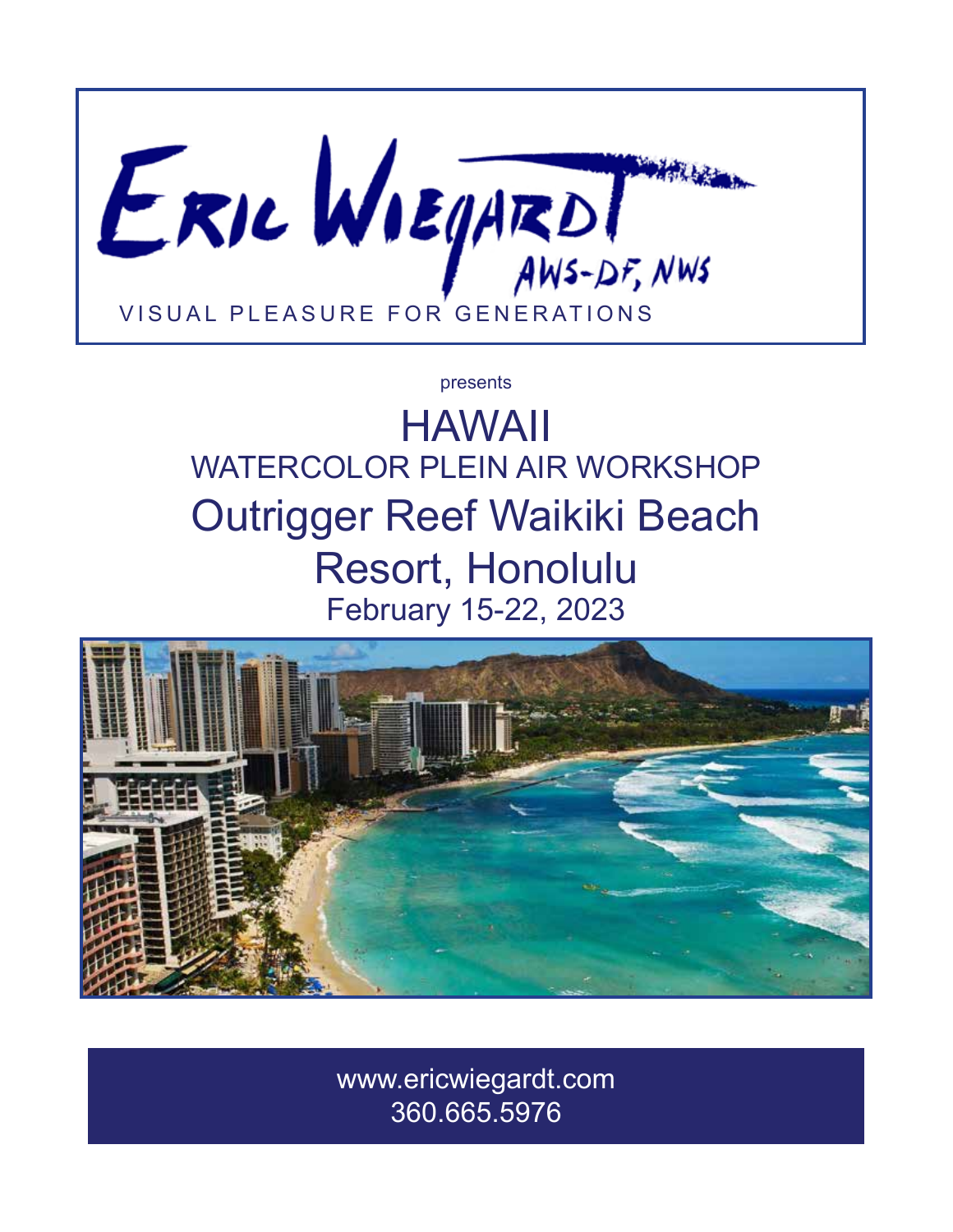# **HAWAII PLEIN AIR WORKSHOP**

Come spend a week on island time with Eric and Ann!

Located on the south shore of Honolulu, the world-famous neighborhood of Waikiki was once a playground for Hawaiian royalty. Today, Waikiki is Oahu's main hotel and resort area and a vibrant gathering place for visitors from around the world. Along the main strip of Kalakaua Avenue you'll find world-class shopping, dining, entertainment, activities and resorts.

This 7-night Watercolor Plein Air Workshop offers Eric's expert instruction with the added benefit of shared experiences with fellow watercolor artists. Included:

\* Welcome Reception February 15

\* Seven nights lodging, resort view rooms breakfast included

\* Five days plein air instruction from Eric Wiegardt

\* Field trips for workshops, including two lunches

\* Two group dinners



#### **TRAVEL INFORMATION:**

Take a taxi or Uber/Lyft from Honolulu airport to the hotel. WSG will provide transportation for all field trips.



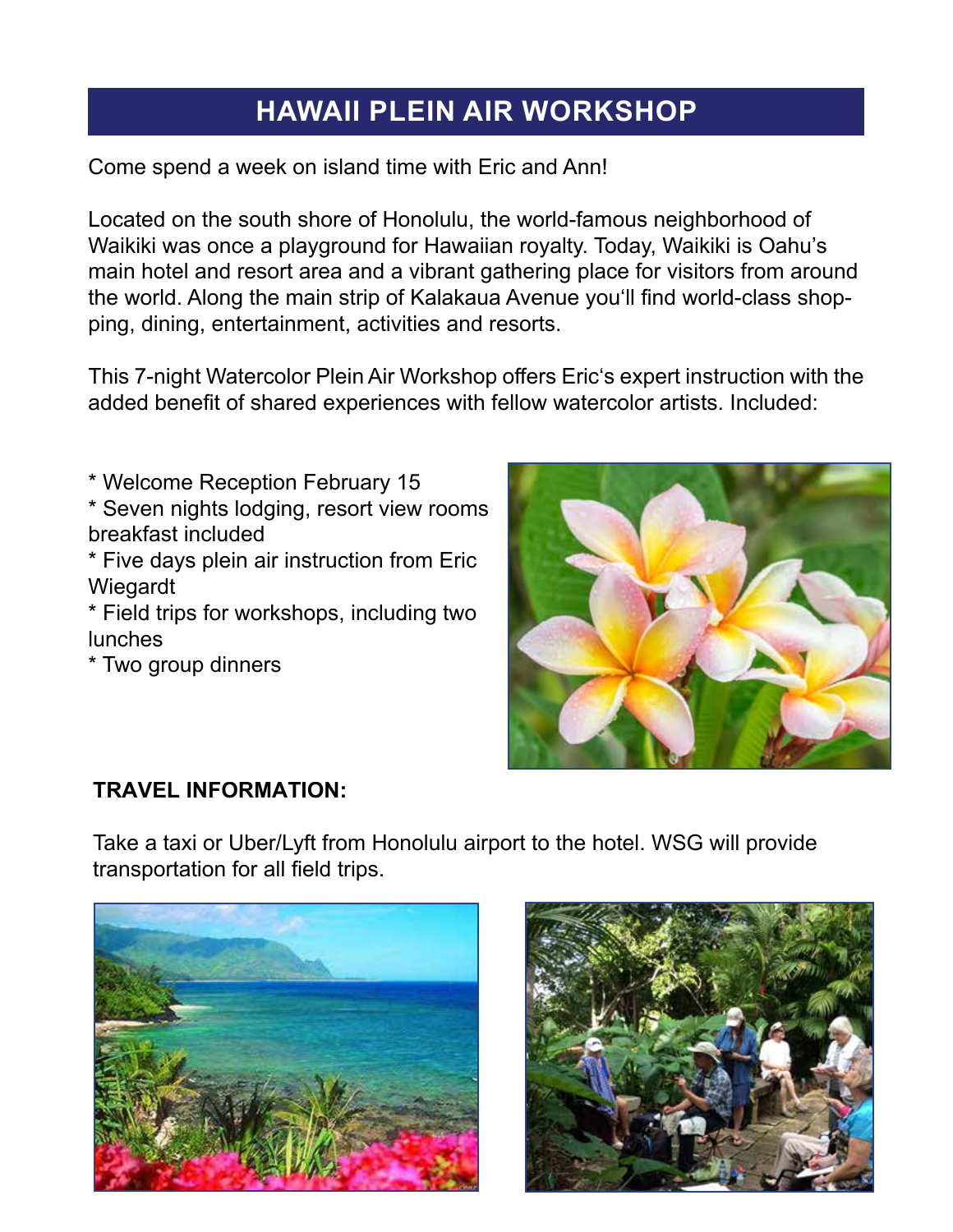### **OUTRIGGER REEF WAIKIKI BEACH RESORT**



Overlooking a beautiful stretch of Waikiki Beach, the resort places you at the heart of Oahu's sun, sand, and spirit of aloha. Stay steps from the Waikiki Beach Walk, white sand beaches, shopping, and attractions like the Waikiki Aquarium.

Enjoy beautifully renovated guestrooms, luxury amenities, and Hawaiian hospitality. Embrace the Hawaiian lifestyle, from curated artwork to live Hawaiian music and island cuisine at the renowned Kani Ka Pila Grille.

| <b>COST:</b>                      |                    |
|-----------------------------------|--------------------|
| Two-painter shared room           | \$4300 per person  |
| Painter / non-painter shared room | \$4300 painter     |
|                                   | \$3800 non-painter |
| Single painter private room       | \$5700             |
|                                   |                    |

#### **OTHER INFORMATION**

I

If you would like to stay extra nights before or after the workshop please call Ann at Wiegardt Studio Gallery, 360-665-5976.

Please check the Plein Air Materials List on Eric´s website, under the workshop category.

We will be doing some walking. Keep in mind this is a plein air workshop and you will be carrying your own equipment. Please pack only what you can carry.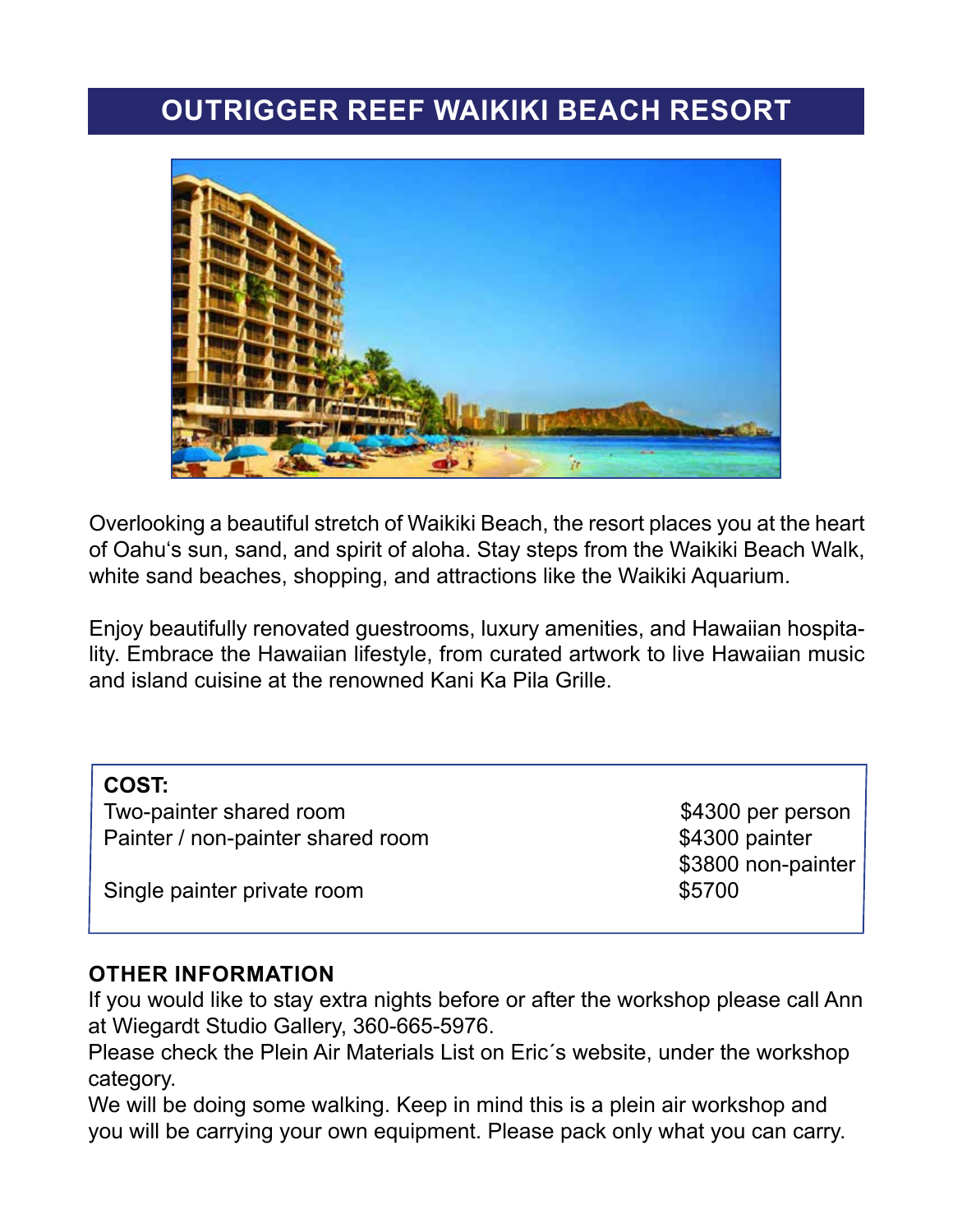# **DEPOSIT AND FULL PAYMENT INFORMATION**

To reserve this workshop, a **\$500.00** per person deposit with the **\*Registration Form** and **\*Responsibility Clause** guarantees your attendance. Deposits must arrive by August 15, 2022. Each person attending is required to fill out both documents, sign them and return with their deposit.

To register, sign up online or call our gallery to pay by credit card, and scan and email the completed Registration and Responsibility Clause Forms within 3 days to watercolors@ericwiegardt.com or mail the completed forms with your deposit to Wiegardt Studio Gallery, PO Box 1114, Ocean Park, WA 98640.

Full payment is due November 15, 2022.

*We prefer that you pay your balance by check.*

### **CANCELLATION POLICY**

If cancellation is requested between the dates of October 15, 2022 and November 15, 2022, all monies will be returned to the applicant minus an administration fee of \$500.00.

If, after November 15, 2022, a cancellation is requested, it must be in writing; no monies will be returned to applicant unless that individual's space can be resold. If the space is resold, all monies will be returned minus an administration fee of \$500.00.

No refund will be given to an applicant who does not participate or complete the workshop or the field activities.

Eric Wiegardt's Plein Air Workshop reserves the right to cancel the workshop for any reason necessary. All deposits and/or full payments for the workshop will be reimbursed to the participants immediately upon an announced cancellation.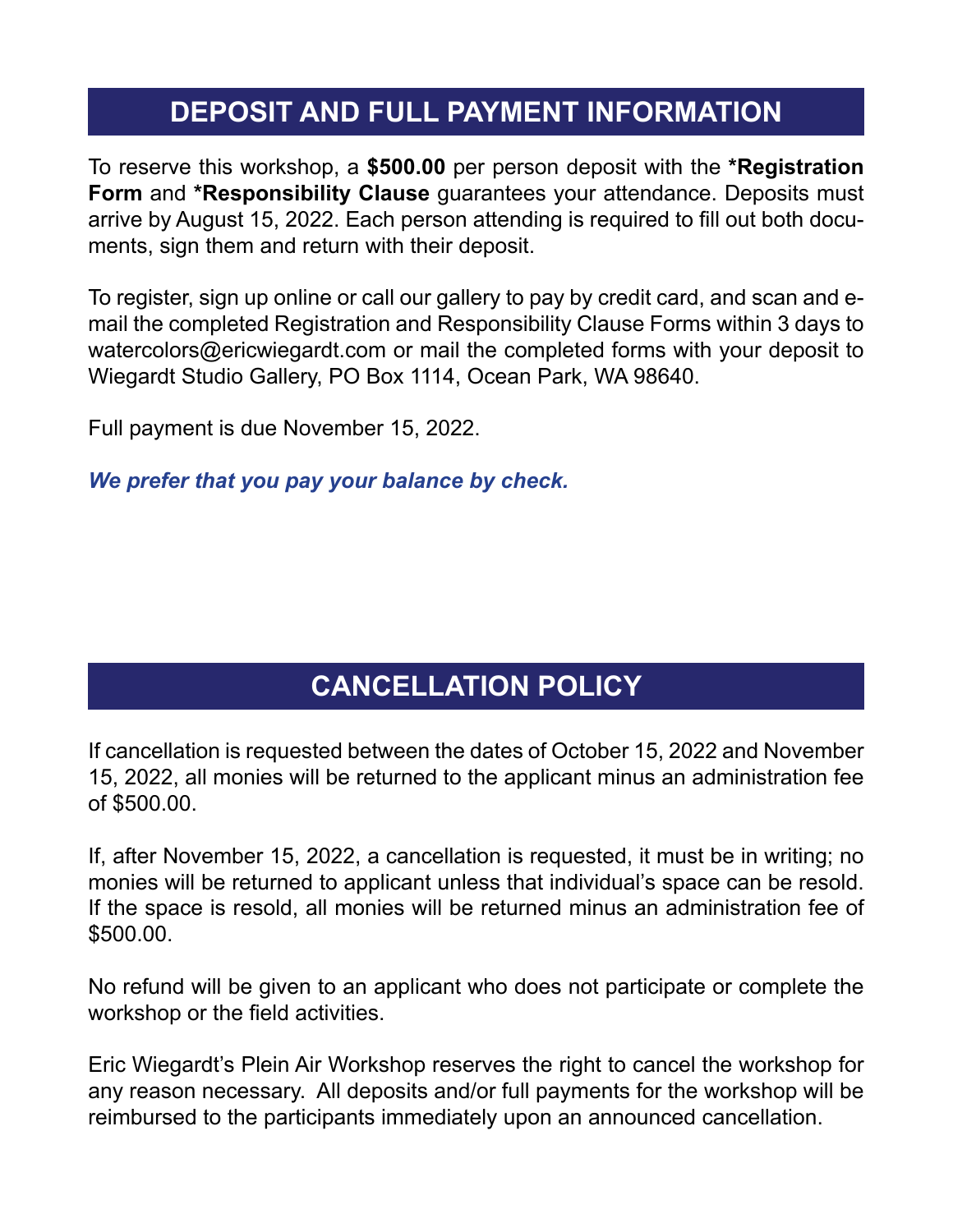### **REGISTRATION FORM**

|  |  | For Hawaii Plein Air Workshop - February 15-22, 2023 |  |  |
|--|--|------------------------------------------------------|--|--|
|  |  |                                                      |  |  |
|  |  |                                                      |  |  |
|  |  |                                                      |  |  |
|  |  |                                                      |  |  |
|  |  |                                                      |  |  |
|  |  |                                                      |  |  |

#### **ACCOMMODATIONS:**

- **( ) I wish to share a ( ) 1 king or ( ) 2 queen room with another painter.** Specify name of other painter if known:
- **( ) I prefer a single private ( ) 1 king or ( ) 2 queen bedroom.**
- **( ) I wish to share a ( ) 1 king or ( ) 2 queen room with a non-painter companion. Full Name of Companion:**

#### **PAYMENT:**

- ( ) I am enclosing a check with my completed forms for ( ) Deposit ( ) Full payment
- ( ) I registered and paid my deposit on the Wiegardt Studio Gallery website.
- ( ) I contacted Wiegardt Studio Gallery by phone to pay my deposit by credit card.

#### **MEDICAL or DIETARY RESTRICTIONS:**

#### **EMERGENCY CONTACT NUMBER AND NAME:**

Print Name:

Phone No:

In signing below I acknowledge that I have read the brochure and understand and agree to the terms and conditions set forth:

**SIGNATURE: ..............................................................................................................................**